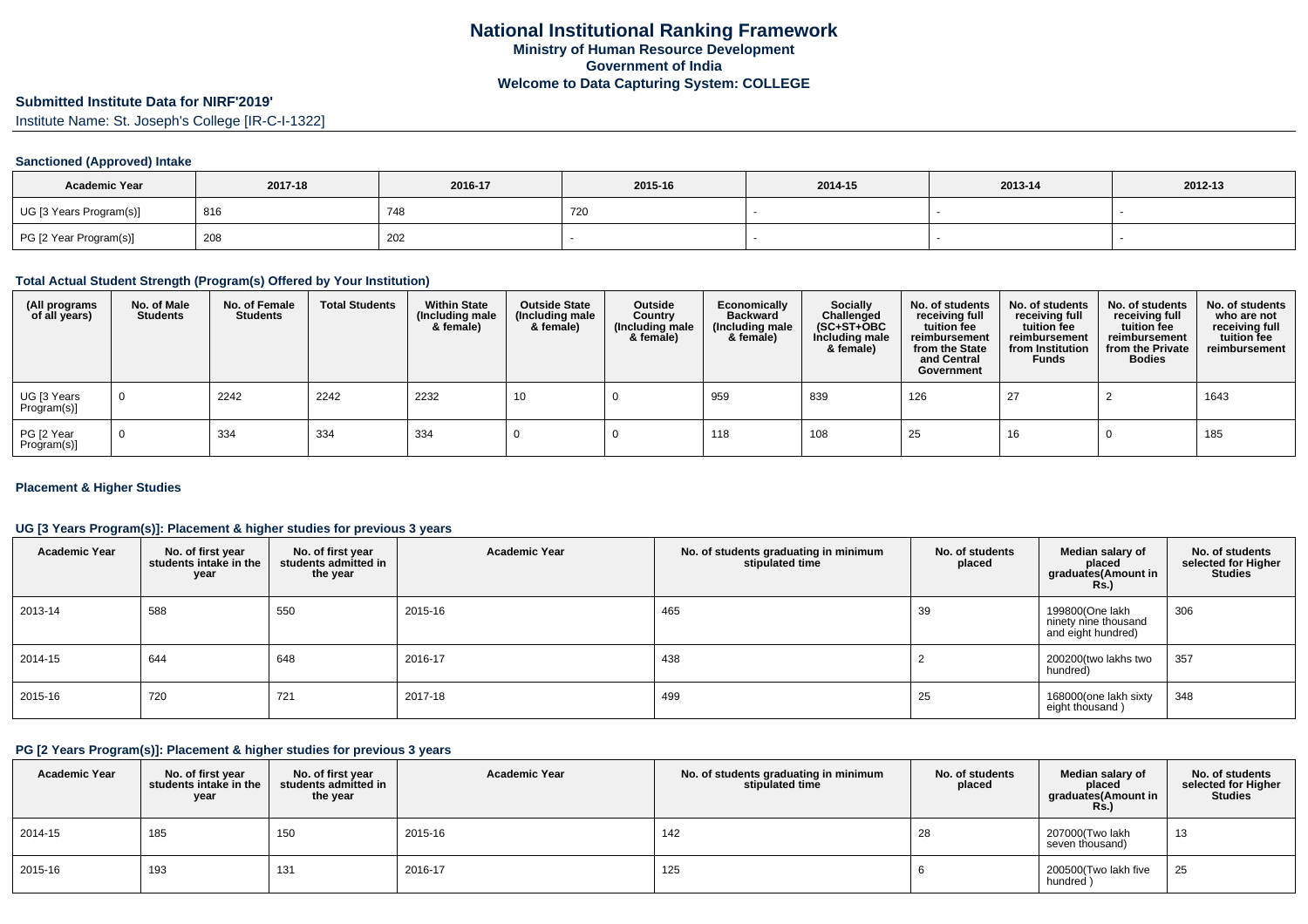| 2016-17 | 202 | 158<br>טטו | 2017-18 | 141 |  | 168000(one lakh sixty<br>nt thousano<br>eiar | 28 |
|---------|-----|------------|---------|-----|--|----------------------------------------------|----|
|---------|-----|------------|---------|-----|--|----------------------------------------------|----|

### **Financial Resources: Utilised Amount for the Capital expenditure for previous 3 years**

| <b>Academic Year</b>                                                                                 | 2017-18                                                                     | 2016-17                                                                   | 2015-16                                                             |  |  |  |  |  |  |  |  |  |
|------------------------------------------------------------------------------------------------------|-----------------------------------------------------------------------------|---------------------------------------------------------------------------|---------------------------------------------------------------------|--|--|--|--|--|--|--|--|--|
|                                                                                                      | <b>Utilised Amount</b>                                                      | <b>Utilised Amount</b>                                                    | <b>Utilised Amount</b>                                              |  |  |  |  |  |  |  |  |  |
| Annual Capital Expenditure on Academic Activities and Resources (excluding expenditure on buildings) |                                                                             |                                                                           |                                                                     |  |  |  |  |  |  |  |  |  |
| 128210 (one lakh twenty eight thousand two hundred and ten)<br>Library                               |                                                                             | 726222 (seven lakh twenty six thousand and two hundred and<br>twenty two) | 341734 (Three lakh forty one lakh seven hundred and thirty<br>four) |  |  |  |  |  |  |  |  |  |
| New Equipment for Laboratories                                                                       | 2432619 (Twenty four lakhs thirty two thousand six hundred<br>and nineteen) | 1724035 (Seventeen lakhs twenty four thousand and thirty five)            | 214462 (Two lakh forteen thousand four hundred and sixty two)       |  |  |  |  |  |  |  |  |  |
| Other expenditure on creation of Capital Assets (excluding<br>expenditure on Land and Building)      | 4607308 (forty six lakhs seven thousand three hundred and<br>eight )        | 9817939 (nine eight one seven nine three nine)                            | 2300046 (Twenty three lakhs and forty six)                          |  |  |  |  |  |  |  |  |  |

#### **Financial Resources: Utilised Amount for the Operational expenditure for previous 3 years**

| <b>Academic Year</b>                                                                                                                                | 2017-18                                                                           | 2016-17                                                                                | 2015-16                                                                                  |  |  |  |  |  |  |  |  |  |
|-----------------------------------------------------------------------------------------------------------------------------------------------------|-----------------------------------------------------------------------------------|----------------------------------------------------------------------------------------|------------------------------------------------------------------------------------------|--|--|--|--|--|--|--|--|--|
|                                                                                                                                                     | <b>Utilised Amount</b>                                                            | <b>Utilised Amount</b>                                                                 | <b>Utilised Amount</b>                                                                   |  |  |  |  |  |  |  |  |  |
| <b>Annual Operational Expenditure</b>                                                                                                               |                                                                                   |                                                                                        |                                                                                          |  |  |  |  |  |  |  |  |  |
| Salaries (Teaching and Non Teaching staff)                                                                                                          | 80144136 (eight crore one lakh forty four thousand one<br>hundred and thirty six) | 70321382 (seven crore three lakhs twenty one thousand three<br>hundred and eighty two) | 67772492 (six crore seventy seven lakhs seventy thousand<br>four hundred and ninety two) |  |  |  |  |  |  |  |  |  |
| Maintenance of Academic Infrastructure or consumables,<br>other running expenditures etc. (excluding maintenance of<br>hostels and allied services) | 13006360 (One crore thirty lakhs six thousand three hundred<br>and sixty)         | 8368283 (eighty three lakhs sixty eight thousand two hundred<br>and eighty three)      | 3005014 (Thirty lakhs five thousand and forty)                                           |  |  |  |  |  |  |  |  |  |
| Seminars/Conferences/Workshops                                                                                                                      | 2862037 (Twenty eight lakhs sixty two thousand and thirty<br>seven                | 2048793 (twenty lakhs forty eight thousand seven hundred and<br>ninety three)          | 461972 (Four lakhs sixty one thousand nine hundred and<br>seventy two)                   |  |  |  |  |  |  |  |  |  |

#### **PCS Facilities: Facilities of physically challenged students**

| 1. Do your institution buildings have Lifts/Ramps?                                                                                                        | Yes, more than 60% of the buildings |
|-----------------------------------------------------------------------------------------------------------------------------------------------------------|-------------------------------------|
| 2. Do your institution have provision for walking aids, includingwheelchairs and transportation from one building to another for<br>handicapped students? | Yes                                 |
| 3. Do your institution buildings have specially designed toilets for handicapped students?                                                                | Yes, more than 40% of the buildings |

## **Faculty Details**

| 1. How many faculty members of your institution have received highly reputed national/international awards/recognition from<br>Central government agencies in the previous year (2017-18)? |  |
|--------------------------------------------------------------------------------------------------------------------------------------------------------------------------------------------|--|
|--------------------------------------------------------------------------------------------------------------------------------------------------------------------------------------------|--|

### **Faculty Details**

| Srno | Name           | Age | Designation            | Gender | Qualification | <b>Experience (In</b><br><b>Months)</b> | <b>Is Associated</b><br><b>Last Year</b> | <b>Currently</b><br>working with<br>institution? | <b>Joining Date</b> | <b>Leaving Date</b> | <b>Association type</b> |
|------|----------------|-----|------------------------|--------|---------------|-----------------------------------------|------------------------------------------|--------------------------------------------------|---------------------|---------------------|-------------------------|
|      | Ms Anju K P    | 26  | Assistant<br>Professor | Female | M.COM         | 59                                      | Yes                                      | No                                               | 03-08-2015          | 31-03-2018          | Adhoc/<br>Contractual   |
|      | Ms Leena Louis | 33  | Assistant<br>Professor | Female | M.COM         | 132                                     | Yes                                      | Yes                                              | 01-08-2007          | $\sim$              | Adhoc/<br>Contractual   |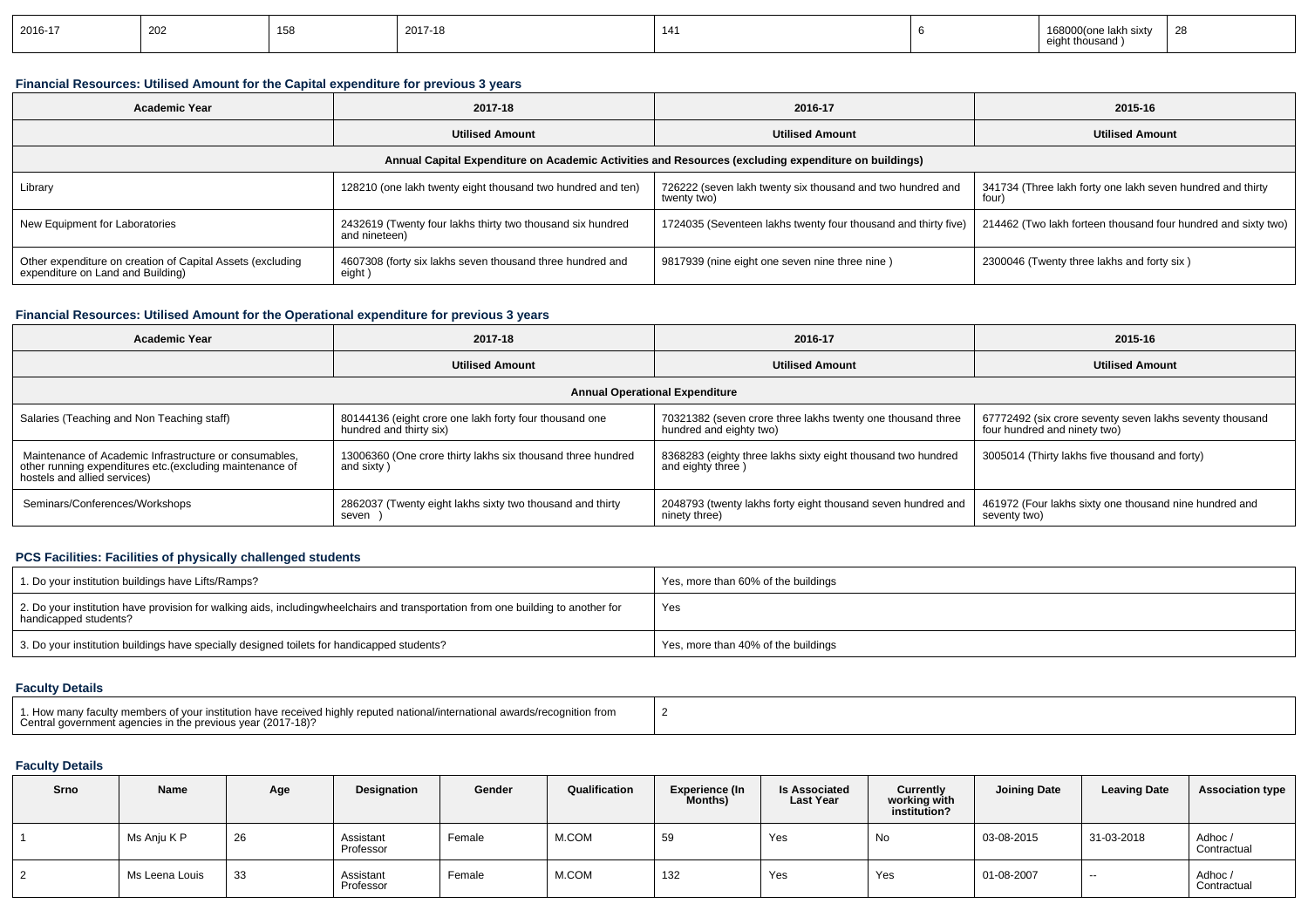| 3  | Ms Nimi Varghese           | 32 | Assistant<br>Professor | Female | M.COM      | 101 | Yes | Yes | 01-07-2016 | $\overline{\phantom{a}}$ | Adhoc /<br>Contractual |
|----|----------------------------|----|------------------------|--------|------------|-----|-----|-----|------------|--------------------------|------------------------|
| 4  | Ms Rejo T J                | 36 | Assistant<br>Professor | Female | <b>MBA</b> | 24  | Yes | Yes | 01-06-2016 | $\overline{\phantom{a}}$ | Adhoc /<br>Contractual |
| 5  | Ms Amrutha M S             | 28 | Assistant<br>Professor | Female | M.Sc.      | 24  | Yes | Yes | 18-07-2016 | $\overline{\phantom{a}}$ | Adhoc /<br>Contractual |
| 6  | Dr Kavitha O               | 42 | Assistant<br>Professor | Female | Ph.D       | 84  | Yes | Yes | 26-09-2011 | $\overline{\phantom{a}}$ | Regular                |
| 7  | Dr Naijil George           | 30 | Assistant<br>Professor | Female | Ph.D       | 84  | Yes | Yes | 29-09-2011 | $\overline{\phantom{a}}$ | Regular                |
| 8  | Dr Viji MO                 | 43 | Assistant<br>Professor | Female | Ph.D       | 60  | Yes | Yes | 01-01-2013 | $\overline{\phantom{a}}$ | Regular                |
| 9  | Dr Viji Mary<br>Varghese   | 37 | Assistant<br>Professor | Female | Ph.D       | 84  | Yes | Yes | 26-09-2011 | $\overline{\phantom{a}}$ | Regular                |
| 10 | Ms Midhusha<br>Johny       | 29 | Assistant<br>Professor | Female | M.Sc.      | 24  | Yes | Yes | 25-07-2016 | $\overline{\phantom{a}}$ | Adhoc /<br>Contractual |
| 11 | Ms Poornima Gopi           | 29 | Assistant<br>Professor | Female | M.Sc.      | 36  | Yes | Yes | 02-06-2015 | $\overline{\phantom{a}}$ | Adhoc /<br>Contractual |
| 12 | Alby Alphons Baby          | 28 | Assistant<br>Professor | Female | M.Sc.      | 28  | Yes | Yes | 01-06-2016 | $\overline{\phantom{a}}$ | Adhoc /<br>Contractual |
| 13 | Dr Alfred Joe              | 31 | Assistant<br>Professor | Male   | Ph.D       | 32  | Yes | Yes | 01-11-2017 | $\overline{\phantom{a}}$ | Regular                |
| 14 | Dr Binu T V                | 33 | Assistant<br>Professor | Female | Ph.D       | 36  | Yes | Yes | 01-11-2017 | $\overline{\phantom{a}}$ | Regular                |
| 15 | Dr Meena Thomas<br>Irimpan | 55 | Associate<br>Professor | Female | Ph.D       | 384 | Yes | Yes | 15-10-1986 | $\overline{\phantom{a}}$ | Regular                |
| 16 | Dr Roselin Alex            | 50 | Associate<br>Professor | Female | Ph.D       | 264 | Yes | Yes | 01-01-1996 | $\overline{\phantom{a}}$ | Regular                |
| 17 | Ms Shimi K S               | 32 | Assistant<br>Professor | Female | M.Sc.      | 106 | Yes | Yes | 03-09-2015 | $\overline{\phantom{a}}$ | Adhoc /<br>Contractual |
| 18 | Reshma K                   | 23 | Assistant<br>Professor | Female | M.Sc.      | 12  | Yes | Yes | 16-08-2017 | $\overline{\phantom{a}}$ | Adhoc /<br>Contractual |
| 19 | Ms Saranya V S             | 25 | Assistant<br>Professor | Female | M.Sc.      | 47  | Yes | Yes | 01-06-2017 | $\overline{\phantom{a}}$ | Adhoc /<br>Contractual |
| 20 | Ms Soumya K                | 32 | Assistant<br>Professor | Female | M.Sc.      | 25  | Yes | Yes | 14-06-2016 | $\overline{\phantom{a}}$ | Adhoc /<br>Contractual |
| 21 | Aswathy K <sub>R</sub>     | 30 | Assistant<br>Professor | Female | M.Sc.      | 30  | Yes | Yes | 24-07-2017 | $\sim$                   | Adhoc /<br>Contractual |
| 22 | Dr Bibitha Joseph          | 36 | Assistant<br>Professor | Female | Ph.D       | 32  | Yes | Yes | 02-11-2015 | $\overline{\phantom{a}}$ | Regular                |
| 23 | Dr Binsy Varghese          | 49 | Associate<br>Professor | Female | Ph.D       | 264 | Yes | Yes | 05-02-1996 | $\overline{\phantom{a}}$ | Regular                |
| 24 | Dr Deena Antony            | 49 | Associate<br>Professor | Female | Ph.D       | 264 | Yes | Yes | 01-02-1996 | $\overline{\phantom{a}}$ | Regular                |
| 25 | Dr Manoj A L               | 38 | Assistant<br>Professor | Male   | Ph.D       | 57  | Yes | Yes | 02-11-2015 | $\overline{\phantom{a}}$ | Regular                |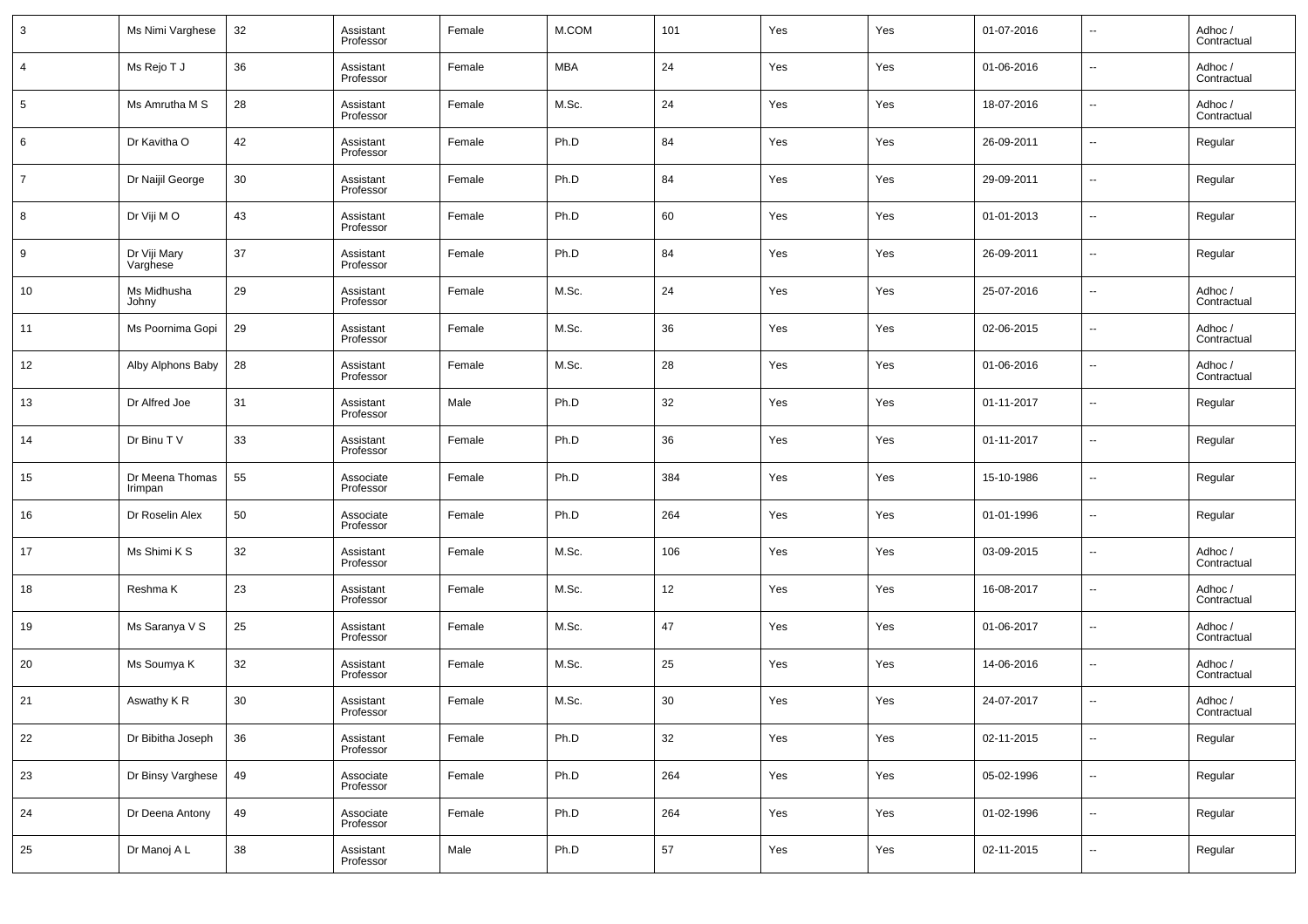| 26 | Geetha E R                   | 25 | Assistant<br>Professor | Female | M.Sc.      | 12  | Yes | Yes | 29-07-2017 | $\overline{\phantom{a}}$ | Adhoc /<br>Contractual |
|----|------------------------------|----|------------------------|--------|------------|-----|-----|-----|------------|--------------------------|------------------------|
| 27 | Vidhya Thomas                | 26 | Assistant<br>Professor | Female | M.Sc.      | 32  | Yes | Yes | 02-11-2015 | $\overline{\phantom{a}}$ | Regular                |
| 28 | Nessy Sani                   | 26 | Assistant<br>Professor | Female | M.Sc.      | 12  | Yes | Yes | 24-07-2017 | $\overline{\phantom{a}}$ | Adhoc /<br>Contractual |
| 29 | Sini Varghese                | 31 | Assistant<br>Professor | Female | M.Sc.      | 28  | Yes | Yes | 14-07-2016 | $\overline{\phantom{a}}$ | Regular                |
| 30 | Mr Siby Linson               | 30 | Assistant<br>Professor | Male   | M. Phil    | 40  | Yes | Yes | 12-09-2015 | $\overline{\phantom{a}}$ | Regular                |
| 31 | Ms Elizebath Paul            | 44 | Assistant<br>Professor | Female | M.COM      | 87  | Yes | Yes | 26-09-2011 | $\overline{\phantom{a}}$ | Regular                |
| 32 | ms Jitha Thomas              | 34 | Assistant<br>Professor | Female | M.COM      | 76  | Yes | Yes | 02-02-2015 | $\overline{\phantom{a}}$ | Regular                |
| 33 | Ms Remya S                   | 36 | Assistant<br>Professor | Female | M.COM      | 84  | Yes | Yes | 26-09-2011 | $\overline{\phantom{a}}$ | Regular                |
| 34 | Ms Soumya<br>Stephean        | 33 | Assistant<br>Professor | Female | M.COM      | 111 | Yes | Yes | 20-09-2011 | $\overline{\phantom{a}}$ | Regular                |
| 35 | Ms Sherline T I              | 31 | Assistant<br>Professor | Female | M.COM      | 12  | Yes | Yes | 01-11-2017 | $\overline{\phantom{a}}$ | Regular                |
| 36 | Ms Biby K B                  | 33 | Assistant<br>Professor | Female | M.COM      | 108 | Yes | Yes | 07-10-2015 | $\overline{\phantom{a}}$ | Adhoc /<br>Contractual |
| 37 | Ms Delta Davis T             | 25 | Assistant<br>Professor | Female | M.COM      | 24  | Yes | Yes | 01-06-2016 | $\overline{\phantom{a}}$ | Adhoc /<br>Contractual |
| 38 | Ms Jane Varghese             | 27 | Assistant<br>Professor | Female | M.COM      | 36  | Yes | Yes | 01-06-2015 | $\overline{\phantom{a}}$ | Adhoc /<br>Contractual |
| 39 | Ms Limna Poulose             | 25 | Assistant<br>Professor | Female | M.COM      | 12  | Yes | Yes | 02-06-2017 | $\overline{\phantom{a}}$ | Adhoc /<br>Contractual |
| 40 | Ms Michelle Vivera           | 37 | Assistant<br>Professor | Female | M.COM      | 131 | Yes | Yes | 01-08-2007 | $\overline{\phantom{a}}$ | Adhoc /<br>Contractual |
| 41 | Ms Rogie Davis               | 41 | Assistant<br>Professor | Female | M.COM      | 35  | Yes | Yes | 03-08-2015 | $\overline{\phantom{a}}$ | Adhoc /<br>Contractual |
| 42 | Ms Steffy Jose K             | 28 | Assistant<br>Professor | Female | M.COM      | 65  | Yes | Yes | 04-02-2013 | $\overline{\phantom{a}}$ | Adhoc /<br>Contractual |
| 43 | Mr Thomas K I                | 62 | Assistant<br>Professor | Male   | M. Phil    | 396 | Yes | Yes | 18-06-1979 | $\overline{\phantom{a}}$ | Adhoc /<br>Contractual |
| 44 | Ms Ambily Jacob              | 34 | Assistant<br>Professor | Female | <b>MCA</b> | 36  | Yes | Yes | 09-09-2015 | $\overline{\phantom{a}}$ | Adhoc /<br>Contractual |
| 45 | Dr Sr Lissy Anto P           | 55 | Associate<br>Professor | Female | Ph.D       | 275 | Yes | Yes | 01-01-1996 | $\sim$                   | Regular                |
| 46 | Ms Jasmine Jose              | 28 | Assistant<br>Professor | Female | <b>MCA</b> | 12  | Yes | Yes | 01-06-2017 | $\sim$                   | Adhoc /<br>Contractual |
| 47 | Ms<br>Krishnachalitha K<br>C | 31 | Assistant<br>Professor | Female | M.Sc.      | 9   | Yes | Yes | 03-10-2017 | $\sim$                   | Adhoc /<br>Contractual |
| 48 | Ms Magniya Davis             | 27 | Assistant<br>Professor | Female | M.Tech     | 13  | Yes | Yes | 07-06-2017 | $\sim$                   | Adhoc /<br>Contractual |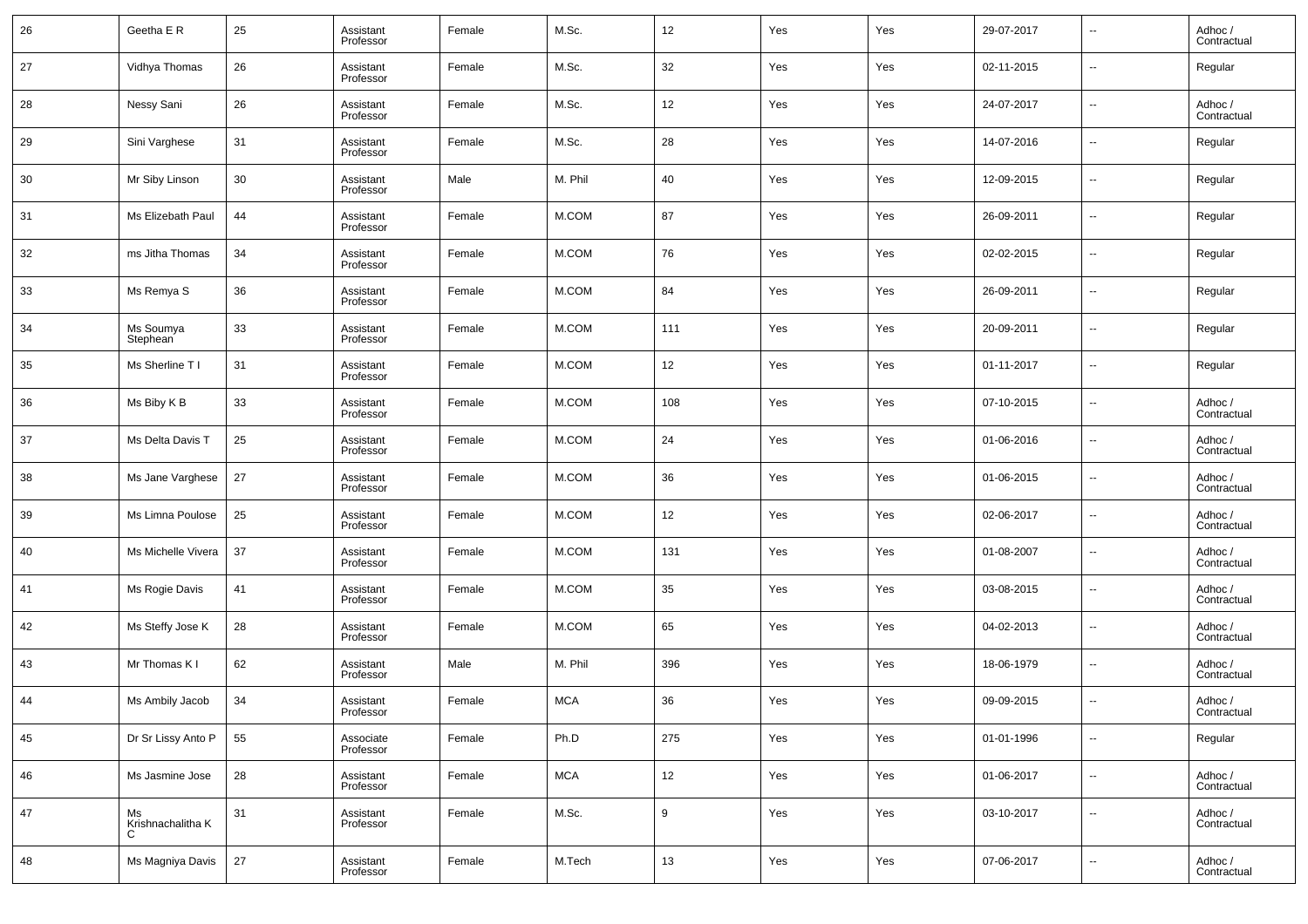| 49 | Ms Priya C S            | 32 | Assistant<br>Professor | Female | M.Tech  | 15             | Yes | No  | 01-06-2017 | 30-09-2018               | Adhoc /<br>Contractual |
|----|-------------------------|----|------------------------|--------|---------|----------------|-----|-----|------------|--------------------------|------------------------|
| 50 | Ms Reshma Joshy         | 28 | Assistant<br>Professor | Female | M.Sc.   | 12             | Yes | Yes | 04-07-2017 | $\overline{\phantom{a}}$ | Adhoc /<br>Contractual |
| 51 | Sr Siji P D             | 44 | Assistant<br>Professor | Female | M. Phil | 113            | Yes | Yes | 26-09-2009 | $\overline{\phantom{a}}$ | Regular                |
| 52 | Ms Akhila N             | 27 | Assistant<br>Professor | Female | M.A     | 24             | Yes | Yes | 03-10-2016 | $\overline{\phantom{a}}$ | Adhoc /<br>Contractual |
| 53 | Ms Anisha N G           | 35 | Assistant<br>Professor | Female | M.A     | 60             | Yes | Yes | 01-10-2013 | $\overline{\phantom{a}}$ | Adhoc /<br>Contractual |
| 54 | Ms Daisy P K            | 36 | Assistant<br>Professor | Female | M.A     | 76             | Yes | Yes | 01-06-2017 | $\overline{\phantom{a}}$ | Regular                |
| 55 | Dr Valsa John C         | 59 | Assistant<br>Professor | Female | Ph.D    | 420            | Yes | Yes | 01-06-2015 | $\overline{\phantom{a}}$ | Adhoc /<br>Contractual |
| 56 | Ms Praseetha V P        | 26 | Assistant<br>Professor | Female | M.A     | 45             | Yes | Yes | 19-10-2015 | $\overline{\phantom{a}}$ | Adhoc /<br>Contractual |
| 57 | Dr Asha Thomas          | 51 | Associate<br>Professor | Female | Ph.D    | 296            | Yes | Yes | 29-11-1993 | $\overline{\phantom{a}}$ | Regular                |
| 58 | Dr Sajo Jose            | 37 | Assistant<br>Professor | Male   | Ph.D    | 88             | Yes | Yes | 26-09-2011 | $\overline{\phantom{a}}$ | Regular                |
| 59 | Dr Shally<br>Anthappan  | 53 | Associate<br>Professor | Female | Ph.D    | 346            | Yes | Yes | 07-09-1989 | $\overline{\phantom{a}}$ | Regular                |
| 60 | Ms Anju Antony          | 31 | Assistant<br>Professor | Female | M. Phil | 36             | Yes | Yes | 02-02-2015 | $\overline{\phantom{a}}$ | Regular                |
| 61 | Ms Anju Susan<br>George | 45 | Assistant<br>Professor | Female | M.A     | 76             | Yes | Yes | 10-09-2012 | $\overline{\phantom{a}}$ | Regular                |
| 62 | Ms Deepa Roy            | 32 | Assistant<br>Professor | Female | M.A     | 39             | Yes | Yes | 14-09-2015 | $\overline{\phantom{a}}$ | Regular                |
| 63 | Ms Linet<br>Sebastian   | 31 | Assistant<br>Professor | Female | M.A     | 47             | Yes | Yes | 02-02-2015 | $\overline{\phantom{a}}$ | Regular                |
| 64 | Ms Sameena<br>Thomas    | 30 | Assistant<br>Professor | Female | M.A     | 36             | Yes | Yes | 07-10-2015 | $\overline{\phantom{a}}$ | Regular                |
| 65 | Ms Suitha V S           | 34 | Assistant<br>Professor | Female | M. Phil | 88             | Yes | Yes | 26-09-2011 | $\overline{\phantom{a}}$ | Regular                |
| 66 | Ms Veena Sany           | 34 | Assistant<br>Professor | Female | M.A     | 36             | Yes | Yes | 26-10-2015 | $\overline{\phantom{a}}$ | Regular                |
| 67 | Ms Sonima K K           | 34 | Assistant<br>Professor | Female | M.A     | 88             | Yes | Yes | 26-09-2011 | $\overline{\phantom{a}}$ | Regular                |
| 68 | Ms Megha Murali         | 24 | Assistant<br>Professor | Female | M.A     | $\overline{7}$ | Yes | Yes | 04-12-2017 | $\overline{\phantom{a}}$ | Adhoc /<br>Contractual |
| 69 | Dr Lisamma John         | 52 | Associate<br>Professor | Female | Ph.D    | 348            | Yes | Yes | 27-07-1989 | $\overline{\phantom{a}}$ | Regular                |
| 70 | Dr Sr Rose Anto         | 55 | Associate<br>Professor | Female | Ph.D    | 354            | Yes | Yes | 02-01-1989 | $\overline{\phantom{a}}$ | Regular                |
| 71 | Ms Babitha Antony       | 43 | Assistant<br>Professor | Female | M. Phil | 205            | Yes | Yes | 01-06-2001 | $\overline{\phantom{a}}$ | Adhoc /<br>Contractual |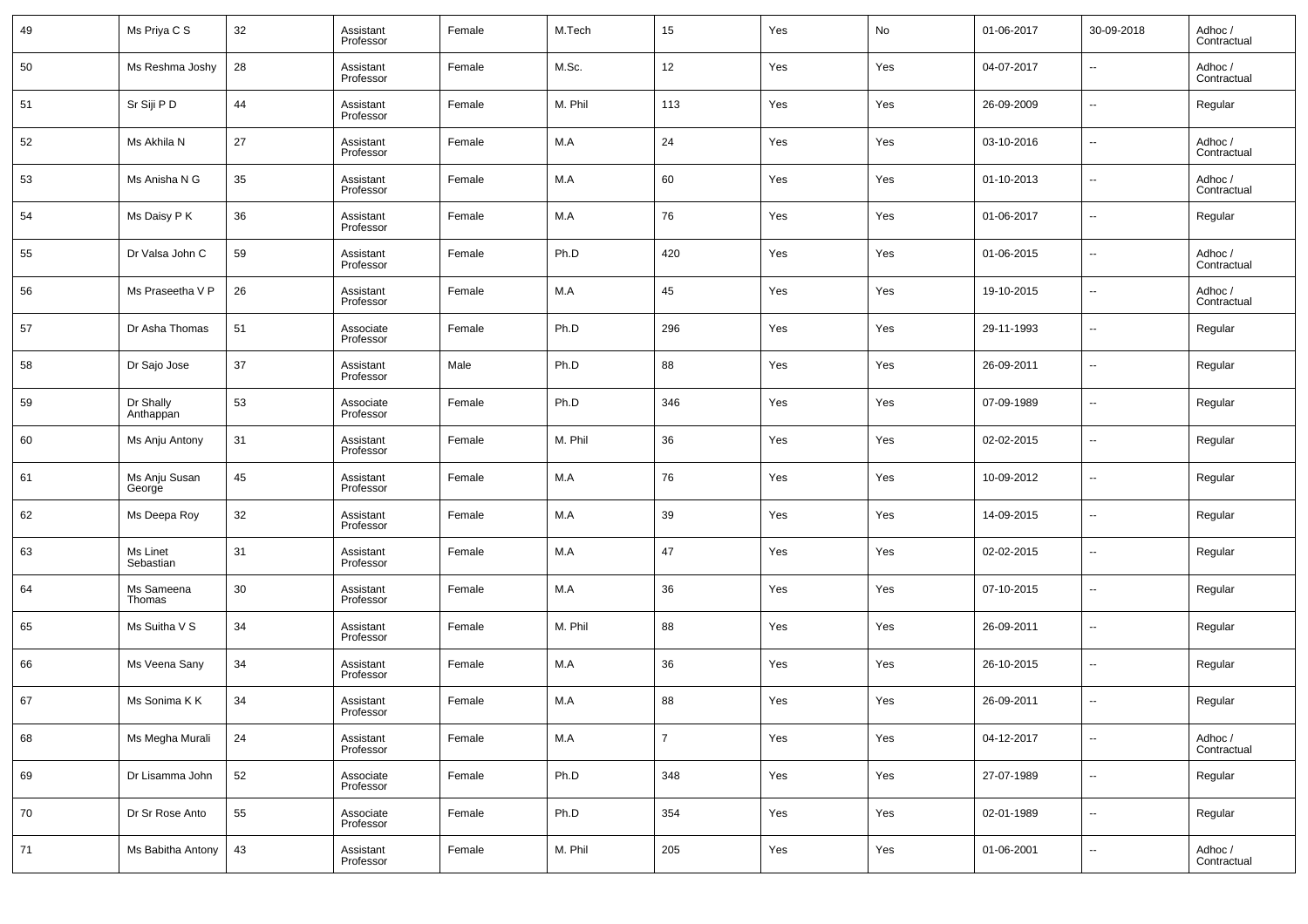| 72 | Sr Bindhu V M             | 43 | Assistant<br>Professor | Female | M.A                                              | 11             | Yes | Yes | 07-06-2017 | --                       | Adhoc /<br>Contractual |
|----|---------------------------|----|------------------------|--------|--------------------------------------------------|----------------|-----|-----|------------|--------------------------|------------------------|
| 73 | Mr Jose Kuriakose         | 30 | Assistant<br>Professor | Male   | M. Phil                                          | 64             | Yes | Yes | 02-02-2015 | --                       | Regular                |
| 74 | Ms Sumina                 | 41 | Assistant<br>Professor | Female | M.A                                              | 72             | Yes | Yes | 10-07-2012 | ш.                       | Regular                |
| 75 | Ms Litty Chacko           | 43 | Assistant<br>Professor | Female | M.A                                              | 156            | Yes | Yes | 01-09-2005 | --                       | Regular                |
| 76 | Dr Mangalambal N          | 55 | Associate<br>Professor | Female | Ph.D                                             | 380            | Yes | Yes | 04-11-1986 | ш.                       | Regular                |
| 77 | Ms Dhanya V S             | 28 | Assistant<br>Professor | Female | M. Phil                                          | 33             | Yes | Yes | 02-11-2015 | --                       | Regular                |
| 78 | Dr Figy Jose P            | 36 | Assistant<br>Professor | Female | Ph.D                                             | 9              | Yes | Yes | 01-11-2017 | ш.                       | Regular                |
| 79 | Ms Sherin Jose T          | 36 | Assistant<br>Professor | Female | M.Sc.                                            | 33             | Yes | Yes | 02-11-2015 | --                       | Regular                |
| 80 | Ms Sinda Joy              | 30 | Assistant<br>Professor | Female | M.Sc.                                            | 33             | Yes | Yes | 02-11-2015 | ш.                       | Regular                |
| 81 | Ms Sonadas P              | 34 | Assistant<br>Professor | Female | M.Sc.                                            | 73             | Yes | Yes | 01-10-2013 | --                       | Adhoc /<br>Contractual |
| 82 | Ms Jisna Johnson          | 24 | Assistant<br>Professor | Female | MCJ: Masters of<br>Communication &<br>Journalism | 13             | Yes | Yes | 19-06-2017 | --                       | Adhoc /<br>Contractual |
| 83 | Ms Dilruba K              | 27 | Assistant<br>Professor | Female | MCJ: Masters of<br>Communication &<br>Journalism | 33             | Yes | Yes | 05-10-2015 | --                       | Adhoc /<br>Contractual |
| 84 | Ms Rekha C J              | 27 | Assistant<br>Professor | Female | MCJ: Masters of<br>Communication &<br>Journalism | 12             | Yes | Yes | 01-06-2017 | --                       | Adhoc /<br>Contractual |
| 85 | dr Stalin Rapheal         | 42 | Assistant<br>Professor | Male   | Ph.D                                             | 132            | Yes | Yes | 16-07-2007 | --                       | Regular                |
| 86 | Ms Thushara<br>Philip     | 31 | Assistant<br>Professor | Female | M. Phil                                          | 33             | Yes | Yes | 12-09-2015 | --                       | Regular                |
| 87 | Dr Benoy Anand            | 31 | Assistant<br>Professor | Male   | Ph.D                                             | 8              | Yes | Yes | 01-11-2017 | $\sim$                   | Regular                |
| 88 | Ms Madhu C A              | 31 | Assistant<br>Professor | Female | M.Sc.                                            | 47             | Yes | Yes | 02-02-2015 | --                       | Adhoc /<br>Contractual |
| 89 | Ms Rincy E B              | 26 | Assistant<br>Professor | Female | M.Sc.                                            | 24             | Yes | Yes | 14-07-2016 | --                       | Regular                |
| 90 | Ms Sruthy<br>Balakrishnan | 31 | Assistant<br>Professor | Female | M.Sc.                                            | 12             | Yes | Yes | 14-06-2017 | --                       | Adhoc /<br>Contractual |
| 91 | Dr Amrutha P              | 31 | Assistant<br>Professor | Female | Ph.D                                             | $\overline{7}$ | Yes | Yes | 04-12-2017 | $\overline{\phantom{a}}$ | Regular                |
| 92 | Ms Femi Francis           | 26 | Assistant<br>Professor | Female | M.Sc.                                            | 37             | Yes | Yes | 22-07-2014 | $\overline{\phantom{a}}$ | Adhoc /<br>Contractual |
| 93 | Ms Nimy P G               | 32 | Assistant<br>Professor | Female | M. Phil                                          | 37             | Yes | Yes | 03-06-2015 | $\overline{\phantom{a}}$ | Adhoc /<br>Contractual |
| 94 | Ms Remya Chitran<br>K C   | 33 | Assistant<br>Professor | Female | M. Phil                                          | 24             | Yes | Yes | 06-07-2015 | --                       | Adhoc /<br>Contractual |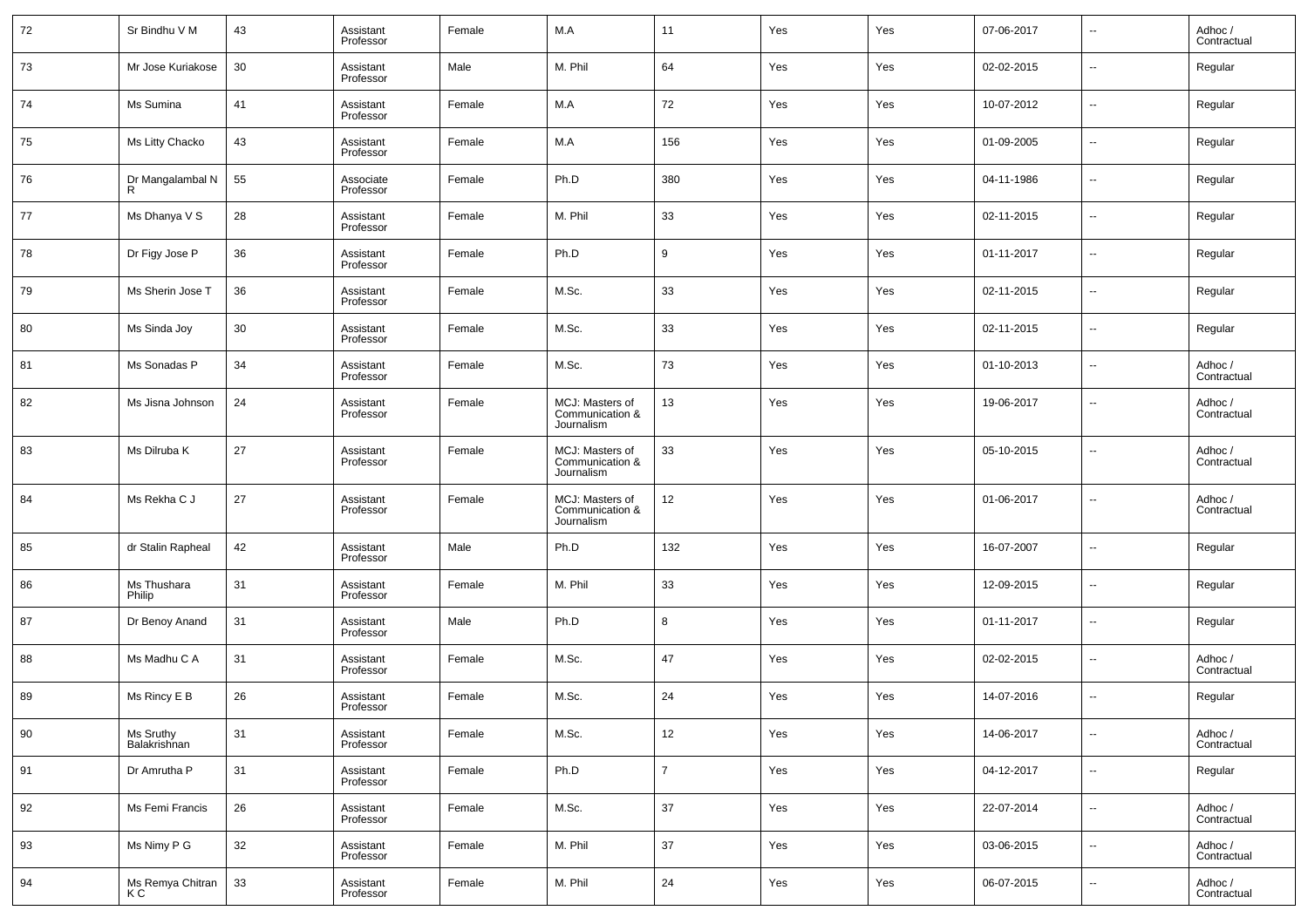| 95  | Ms Bindhu Davis          | 26 | Assistant<br>Professor | Female | <b>MSW</b> | 17  | Yes | Yes | 01-02-2017 | $\overline{\phantom{a}}$ | Adhoc /<br>Contractual |
|-----|--------------------------|----|------------------------|--------|------------|-----|-----|-----|------------|--------------------------|------------------------|
| 96  | Dr Sr Jessy K C          | 48 | Assistant<br>Professor | Female | Ph.D       | 181 | Yes | Yes | 10-03-2003 | $\overline{\phantom{a}}$ | Adhoc /<br>Contractual |
| 97  | Ms Jiny George V         | 35 | Assistant<br>Professor | Female | <b>MSW</b> | 25  | Yes | Yes | 01-06-2016 | $\overline{\phantom{a}}$ | Adhoc /<br>Contractual |
| 98  | Ms Princy Paul           | 26 | Assistant<br>Professor | Female | <b>MSW</b> | 12  | Yes | Yes | 01-08-2017 | $\overline{\phantom{a}}$ | Adhoc /<br>Contractual |
| 99  | Ms Resmi<br>Ramachandran | 27 | Assistant<br>Professor | Female | <b>MSW</b> | 69  | Yes | Yes | 02-10-2012 | $\overline{\phantom{a}}$ | Adhoc /<br>Contractual |
| 100 | Ms Sunitha K V           | 32 | Assistant<br>Professor | Female | <b>MSW</b> | 36  | Yes | Yes | 05-08-2016 | $\overline{\phantom{a}}$ | Adhoc /<br>Contractual |
| 101 | Ms Reshma Paul           | 24 | Assistant<br>Professor | Female | <b>MSW</b> | 11  | Yes | Yes | 01-08-2017 | $\overline{\phantom{a}}$ | Adhoc /<br>Contractual |
| 102 | Ms Beena C A             | 40 | Assistant<br>Professor | Female | M.A        | 66  | Yes | Yes | 01-01-2013 | $\overline{\phantom{a}}$ | Regular                |
| 103 | Dr Sr Anis K V           | 51 | Assistant<br>Professor | Female | Ph.D       | 161 | Yes | Yes | 01-09-2005 | $\overline{\phantom{a}}$ | Regular                |
| 104 | Dr Arunkumar K M         | 31 | Assistant<br>Professor | Female | Ph.D       | 29  | Yes | Yes | 18-04-2016 | $\overline{\phantom{a}}$ | Adhoc /<br>Contractual |
| 105 | Dr Gigi Paulose          | 38 | Assistant<br>Professor | Female | Ph.D       | 72  | Yes | Yes | 10-07-2012 | $\overline{\phantom{a}}$ | Regular                |
| 106 | Ms Aswani Das            | 26 | Assistant<br>Professor | Female | M.Sc.      | 24  | Yes | Yes | 19-07-2016 | $\overline{\phantom{a}}$ | Adhoc /<br>Contractual |
| 107 | Ms Juliet O K            | 27 | Assistant<br>Professor | Female | M.Sc.      | 25  | Yes | Yes | 23-06-2016 | $\overline{\phantom{a}}$ | Adhoc /<br>Contractual |
| 108 | Ms Shibitha<br>Emmanual  | 32 | Assistant<br>Professor | Female | M.Sc.      | 30  | Yes | Yes | 03-05-2016 | $\overline{\phantom{a}}$ | Adhoc /<br>Contractual |
| 109 | Mr James K M             | 63 | Assistant<br>Professor | Male   | M.Sc.      | 157 | Yes | Yes | 04-08-2014 | $\overline{\phantom{a}}$ | Adhoc /<br>Contractual |
| 110 | Ms Lakshmi M V           | 29 | Assistant<br>Professor | Female | M.Sc.      | 47  | Yes | Yes | 07-10-2014 | $\overline{\phantom{a}}$ | Adhoc /<br>Contractual |
| 111 | Dr Jessy<br>Emmanuel     | 56 | Associate<br>Professor | Female | Ph.D       | 291 | Yes | Yes | 06-12-1985 | $\overline{\phantom{a}}$ | Regular                |
| 112 | Dr Lilly KO              | 56 | Assistant<br>Professor | Female | Ph.D       | 258 | Yes | No  | 01-01-1997 | 31-03-2018               | Regular                |
| 113 | Sr Mini Thomas           | 36 | Assistant<br>Professor | Female | M.Sc.      | 68  | Yes | Yes | 01-01-2013 | $\overline{\phantom{a}}$ | Regular                |
| 114 | Ms Vijaya E S            | 56 | Assistant<br>Professor | Female | M.COM      | 120 | Yes | No  | 01-11-2007 | 31-03-2018               | Adhoc /<br>Contractual |
| 115 | Ms Mable Jose T          | 26 | Assistant<br>Professor | Female | <b>MCA</b> | 24  | Yes | No  | 25-07-2016 | 31-03-2018               | Adhoc /<br>Contractual |
| 116 | Ms Neethu Tressa         | 29 | Assistant<br>Professor | Female | M.Sc.      | 20  | Yes | No  | 01-11-2016 | 31-03-2018               | Adhoc /<br>Contractual |
| 117 | Ms Geetha Jacob          | 43 | Assistant<br>Professor | Female | M.A        | 78  | Yes | Yes | 10-07-2012 | $\overline{\phantom{a}}$ | Regular                |